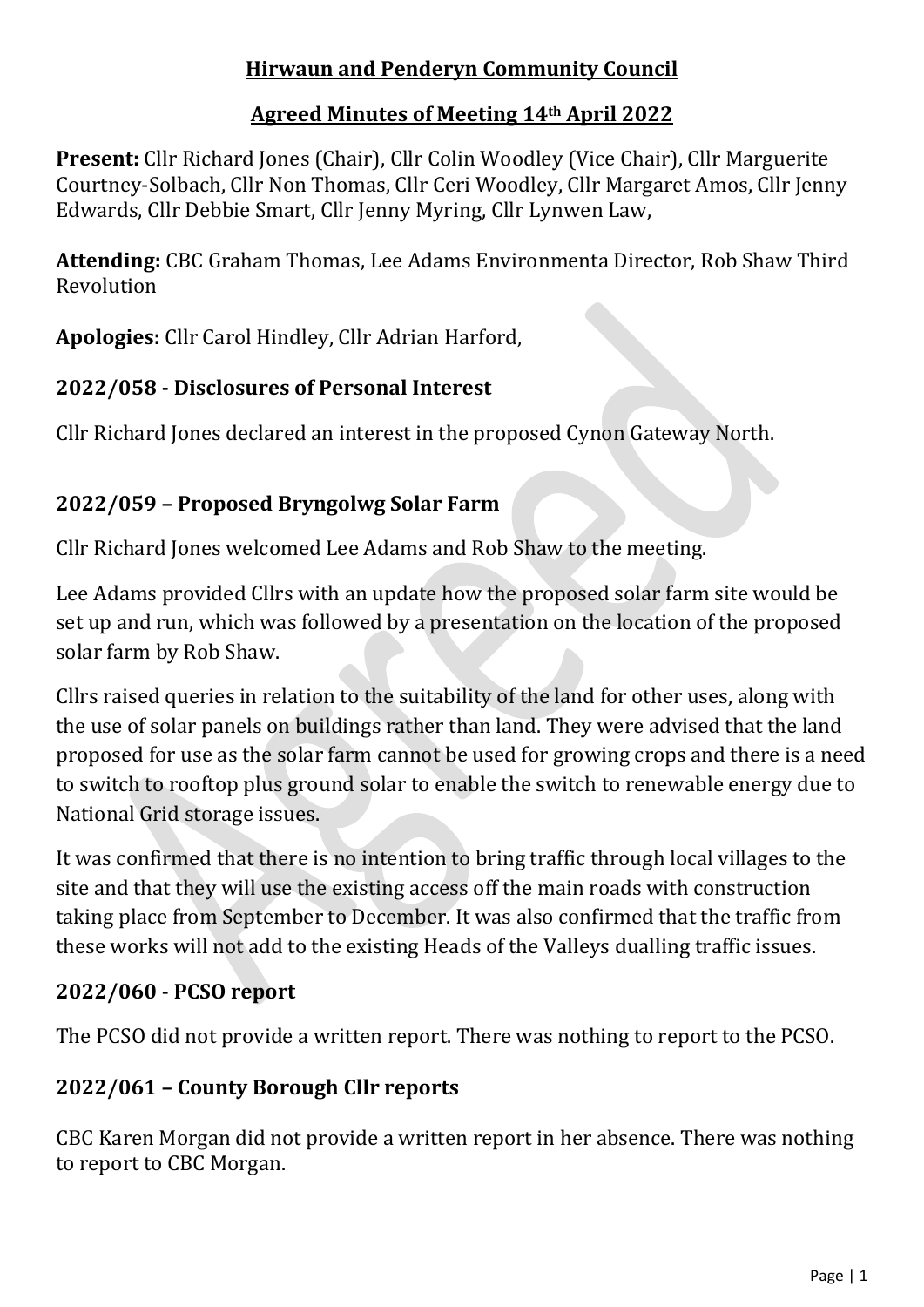Cllr Richard Jones thanked CBC Graham Thomas for his commitment and hard work over the last 40 years.

#### CBC Graham Thomas provided the following written report:

- Update progress for signage. Email sent to Traffic Management for an update: I have a meeting with Hirwaun & Penderyn Community Council in April are you able to confirm that the funding has been allocated for the horse signs in Penderyn and also the inclusion of cattle for the A4059 north of Penderyn so that I can update the community council at their meeting. Reply from Traffic Management: - Hello Councillor Thomas; A meeting to discuss the works programme for 2022-23 will be held in the near future. I will let you know as soon as information is available to me.
- Notice Board at the Lamb. The one at the Arcway entrance is too small for the Community Council minutes and needs to be the same size as the one at the community centre. Quarry to Commision H&PCC to send me details of theirs. Email sent to Hirwaun & Penderyn Community Council - At the last meeting we discussed the specifications for the notice board as at the community centre in relation to Penderyn Quarry providing the same and for the community council to send me the details. Could you forward them to me so that I can share the details with Penderyn Quarry in relation to providing the same board in the Lamb area. After receiving further details from the community council, I made the details available to Penderyn Quarry management.
- Can dog bin be moved back to 6 Bryn Onnen. This location would be only around 20 metres from the existing location and unlikely to be approved so I have requested an additional bin at the exit to the footpath between Woodland Park and Llwyn Onn, at the LLwyn Onn end and just across the road from the original location. I have received a reply that this would be considered with the next delivery of bins.
- Clearance of litter and fly tipping from the drainage ditches at the Ty Newydd lay by; off the A4059. Penderyn. Reported to Streetcare and the litter and fly tipping was removed.
- Tower Liaison Committee March 21<sup>st</sup> 2022. Discussion on the Community Fund took place with a representative for the fund. Criticism of the decision to drop the amount paid into the fund from 49p per tonne to 10p per tonne. Explanation given that the price of coal had collapsed and that it became no longer viable to pay the original amount per tonne into the fund. Further that TRL was under no legal or planning obligation to make any further payments but still decided to make a reduced payment at 10p per tonne. This was contested and comment made that the payments were part of a S106 agreement. TRL replied that the payments were not part of a Section 106 agreement and was voluntary on the part of TRL. As many of the question required research to answer in detail it was stated that such questions be put in writing to the Community Fund representative to obtain written answers. A progress report was made that the site had been in the ''care and maintenance'' mode and it was hoped that the restoration and drainage crew would be back on site around April 4th, subjects to weather conditions. This would allow drainage ditches to be finished that were incompleted from last year. RCT have ongoing culvert works to the two culverts at the site entrance. A presentation with slides followed outlining where tyres had been removed following previous complaints made at the Liaison Committee. The remaining tyres at the temporary lagoon would be removed when the lagoon is dismantled. In answer to a question as to how many tyres had been removed, it was stated that 130.37 tonnes of tyres had been removed from the site to a licensed tip and verifiable through transfer notes. A discussion followed involving disagreement on whether all buried tyres that required disposal had been retrieved and removed from the site. Final restoration was anticipated by the end of Summer.
- Delayed re-opening of A465/Croesbychan junction. Croesbychan junction had been closed for a number of weeks and residents believed it was due to re-open at 5am on Monday 11th April. It was then advertised that it would re-open at 5am on Wednesday 13th April and this did not take place. Following my telephone call on Wednesday afternoon, after being contacted by a resident, I contacted the A465 Team and the road re-opened around 4.15 pm on Wednesday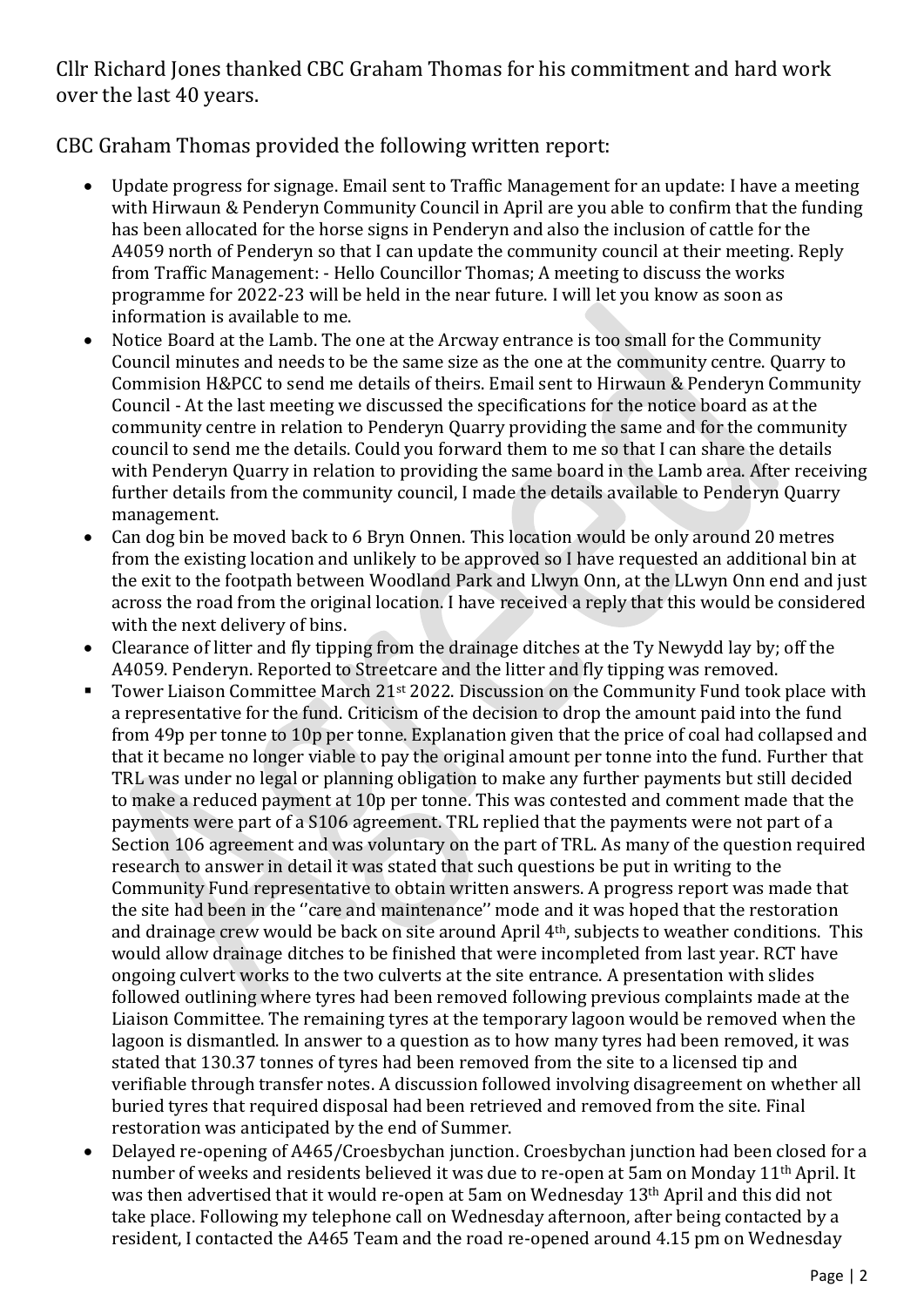13<sup>th</sup> April. I followed this up with an email to outline the concerns of residents regarding perceived/poor communication and public relations, in that detail of such matters, that involved delay or change of plan, should be made available to those in the locality and generally on the website for other road users.

• A465 Dualling Liaison Meeting. It was reported that Aberdare Road; Cwmdare to Hirwaun had become highly congested after the road closures to Croesbychan Cwymynysminton Road. Comment was made of the need to review the current layout of Hirwaun Roundabout while work is ongoing as the current situation could be confusing with regard to traffic management. Question raised '' a current contractor has gone into receivership; will replacements focus on employing local labour?'' Answer that it is too early to respond to that question. Will this affect the timescale of this road? Answer do not think so but too early to say. Project Update. Baverstocks. Earthworks and drainage at Baverstocks North. Trial Holes to DCWW water mains. Croesbychan. Enabling works for temporary road. Construction of Croes bychan roundabout. Install roundabout and work to Keepers Lane. Rhigos; Work to Eastbound Slip Road. Hirwaun: Trewaun West bridge preparations for the bridge beam installation; Trewaun east base wall complete. Presentation of diversion of traffic to Rhigos Roundabout when closure of Brecon Road takes place; Question raised as to whether the traffic monitoring exercise has been undertaken. Answer not as yet but should start the 7-day count by the end of this week (week ending April 1st) and have data prior to the closure of Brecon Road. Community Engagement; generally good participation; may need to look at some time adjustments for those who wish to attend after work. Request from Hirwaun & Penderyn Council to arrange a public meeting; this would be looked at after the Council Elections. Date of next meeting: to be called after the Council Elections.

Cllrs reported the following matters to CBC Thomas:

Cllr Jenny Edwards reported an issue with the pathway from the Church to Yr Eithin where the path is churned up/blocked off due to the works being carried out there.

Cllr Colin Woodley reported that the gatepost on the cattle grid on Ystradfellte Road has rotted away and is in danger of collapse.

Cllr Margaret Amos reported that the right of way at the rear of Brynonnen has become churned up by the cattle there, and that the stye has also been removed and a scaffolding fence put there.

Cllr Lynwen Law reported that 6 bags of garden waste have been dumped in the layby at the Ty Newydd.

# **2022/062 – Minutes of Previous Meeting**.

The minutes of the Meeting of 10<sup>th</sup> March 2022 were proposed to be true and accurate by Cllr Colin Woodley and seconded by Cllr Non Thomas and agreed nem con.

#### **Matters arising from the previous meeting**:

#### **2022/063** – Meeting with Police Inspector

Cllr Richard Jones advised that he had instructed the Executive Officer not to contact the Police Inspector due to Purdah and asked that it be dealt with by the next council.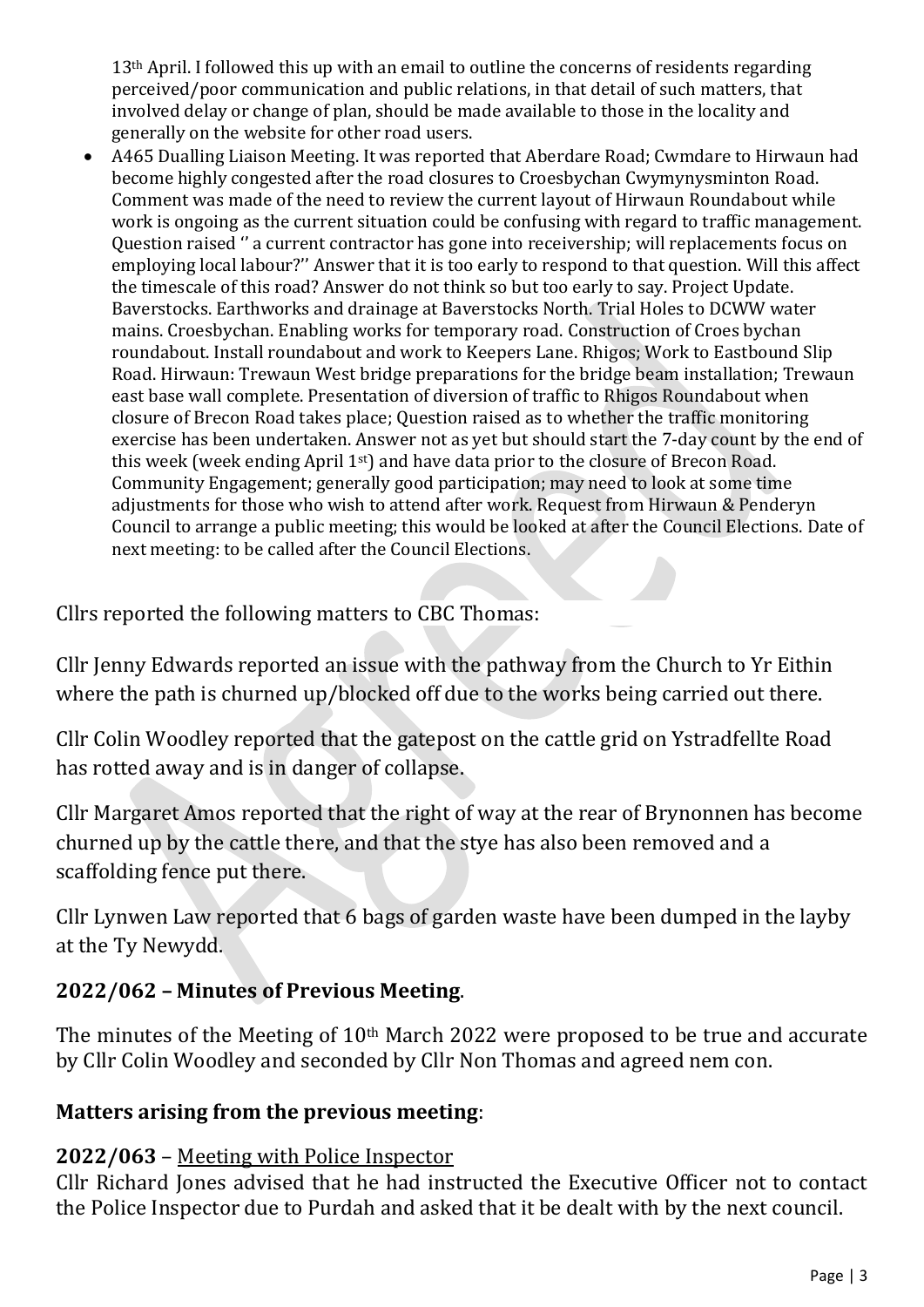# **2022/064** – Parking Issues in Hirwaun/PCSO

The Executive Officer confirmed that an email had been sent to RCT to ask them for a regular report on parking fines issued in Hirwaun.

#### **2022/065** – HOV Public Meeting

Cllr Non Thomas confirmed that Future Valleys have confirmed that our request for a public meeting will be discussed again at the next meeting.

#### **2022/066** – Old Fire Station Lease

The Executive Officer confirmed that this is ongoing. **Action 1** – Executive Officer to update Cllrs next month.

#### **2022/067** – Payment Method of Staff Pension Scheme

The Executive Officer confirmed that this has been amended.

#### **2022/068** – Hybrid Meetings

Cllr Colin Woodley provided Cllrs with an update on the requirements needed to hold hybrid meetings.

#### **2022/069** – Publication of Cllrs Home Addresses

The Executive Officer confirmed that these have now been removed from the website and noticeboards as per the current regulations.

#### **2022/070** – Garden Show

The Executive Officer to continue with this.

#### **2022/071** – Great British Spring Clean

The Executive Officer updated Cllrs on the success of this event.

#### **2022/072** - Annual Report

The Executive Officer advised that the sub committee meeting for this could not go ahead due to lack of attendees. **Action 2** – New committee to be set up after the election.

#### **2022/073** – Wildlife Habitat Competition

The Executive Officer provided Cllrs with an update on this competition.

#### **2022/074** – HPCC Logo/Ukraine

Cllrs agreed that our amended logo would remain in place for six months before further discussion as per our standing orders.

#### **2022/075** - Planning Applications

- 1. Demolition of existing glass conservatory to rear garden elevation and replacement with an extension consisting of a garden room and external covered area - 7 Redhill Close, Hirwaun – No comment
- 2. Replacement single storey rear extension 19 Crawshay St, Hirwaun. No comment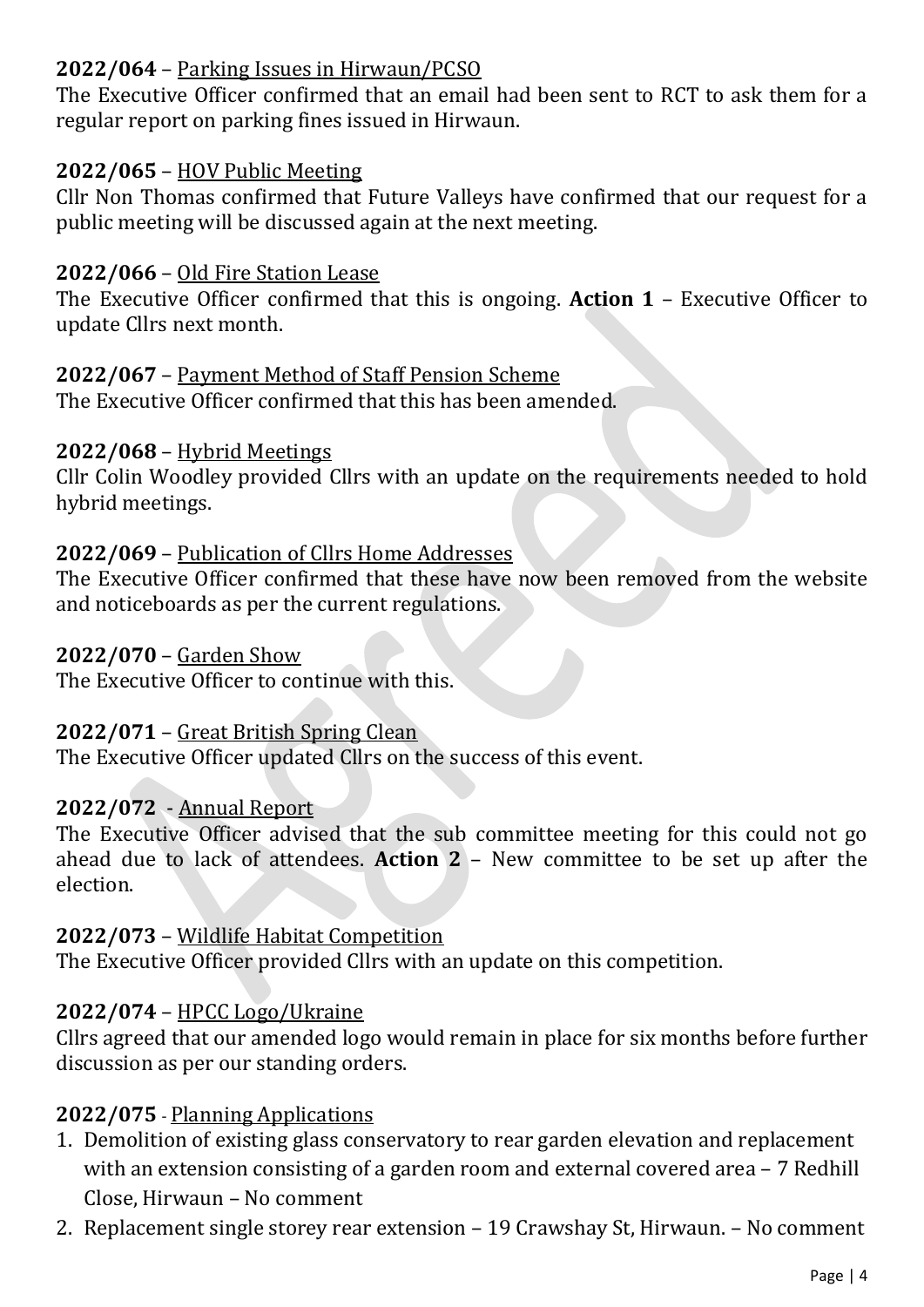**3.** Pre-application consultation – Proposed Solar Farm on Land at Bryngolwg Farm, Rhigos Road, Hirwaun. **Action 3 –** Cllrs to respond individually to this pre application consultation.

### **2022/076** - **Community Councillors reports:**

Cllr Colin Woodley updated Cllrs on the Gigabit project and advised that we need more people to register for the project to go ahead. It was agreed to promote this via a Facebook graphic, poster and in The Crucible. **Action 4** – Cllr Richard Jones to design the graphics. Executive Officer to circulate.

Cllr Jenny Edwards confirmed that she had attended the Pen Y Cymoedd Climate & Environment workshop, along with the Naturewise webinar and the Community Council litter pick.

Cllr Non Thomas provided Cllrs with an update on the HOV dualling following the recent Community Liaison meeting.

Cllr Debbie Smart advised Cllrs that Penderyn Community Centre had changed its charitable status. She also advised that residents had raised concerns about the new ward changing to include two County Borough Cllrs and had asked which Cllr should be contacted. Cllr Richard Jones declared an interest at this point due to being a candidate. He advised that who a resident contact doesn't matter as they represent the whole ward.

#### **2022/077** – Community Council Bank Account

It was agreed that in addition to Cllr Colin Woodley, Cllrs Debbie Smart, Jenny Edwards and Non Thomas would act as signatories on the Community Council bank account. **Action 5** – Executive Officer to arrange for the necessary forms to be completed.

#### **2022/078** – Absence through Sickness Procedure Policy

Cllrs approved the draft version of this policy. This was proposed by Cllr Colin Woodley, seconded by Cllr Debbie Smart and approved nem con. **Action 6** – Executive Officer to add this to the website.

#### **2022/079** – Staff Pay Award 2021/22

The Executive Officer left the room for this discussion. Cllrs discussed and approved the staff pay award for 2021/22. This was proposed by Cllr Ceri Woodley, seconded by Cllr Margaret Amos and approved nem con.

# **2022/080** – Relief Caretaker Vacancy at Hirwaun Village Hall

The Executive Officer updated Cllrs on this vacancy.

Cllr Ceri Woodley left the meeting at 8pm.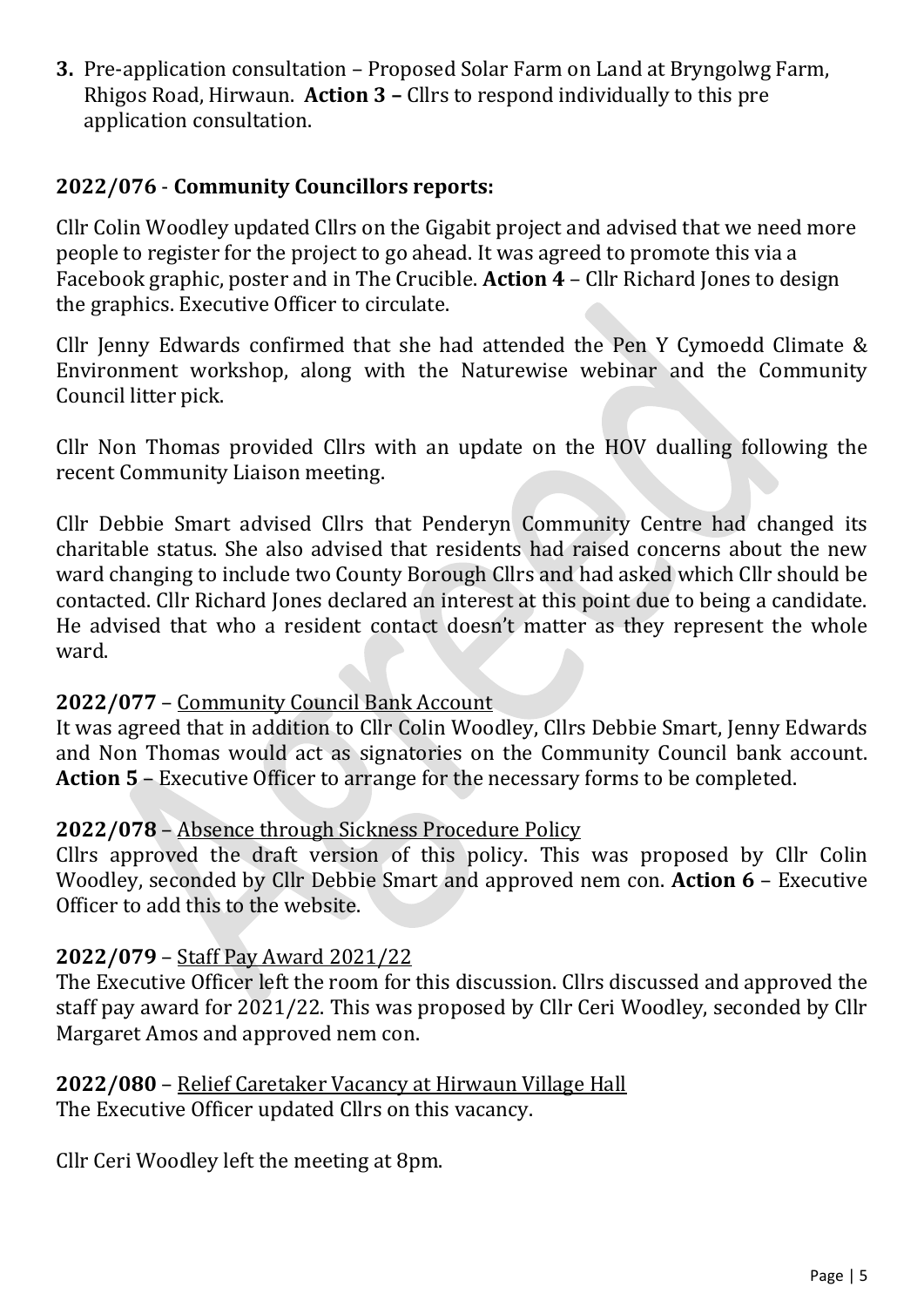# **2022/081 –** Executive Officer's report

The Executive Officer recited the bills paid for the month which included:

| Print Partnership - £8.47 | Daisy Communications - £71.58              |
|---------------------------|--------------------------------------------|
| Vision ICT - $£182.86$    | Information Commissioner's Office - £40.00 |
| Easter eggs $-$ £104.00   | RCT Bench installation - £1,860.00         |

Consultations: None received.

The Council had received the following correspondence:

- 1. Emails from Penderyn resident re Community Centre. Cllrs discussed this email and advised that the resident needs to direct his concerns to the Charity Commission as we have not been responsible for Penderyn Community Centre for 37 years as they became a separate entity to us in 1985 and there is no scope to take back the running of this.
- 2. Pre-Election Protocol for Employees and Elected Members.

Cllr Ceri Woodley returned to the meeting at 8.05pm.

- 3. The Big Plastic Count May  $16<sup>th</sup>$ -22<sup>nd</sup>. Cllrs agreed to take this forward via our Facebook page. **Action 7** – Executive Officer to take this forward.
- 4. World Refill Day 16th June. Cllrs agreed to take this forward via our Facebook page. **Action 8 –** Executive Officer to take this forward.
- 5. Independent Remuneration Panel for Wales Annual report.
- 6. Letter from Welsh Government re preparation of accounts.

Other:

- 1. RCT pension scheme end of year exercise to be completed by 6th May. **Action 9** Executive Officer to complete this.
- 2. Easter eggs for schools. The Executive Officer confirmed that these have been delivered to the schools and positive feedback was received via our Facebook page.
- 3. SLCC Clerk's conference. The Executive Officer confirmed that there is a bursary available towards the cost. Cllrs approved the cost of the Executive Officer attending this conference.
- 4. New plants for the planters at the Welcome signs and at the benches by Hirwaun Primary School. Cllrs approved the purchase of these plants.
- 5. The new Rhigos Road bus shelter, paid for with the CIL money is on order.
- 6. Notice of uncontested election circulated to Cllrs confirming 4 returning Penderyn Cllrs and 3 returning Hirwaun Cllrs. Co-option for the vacancies will be dealt with at the May meeting.